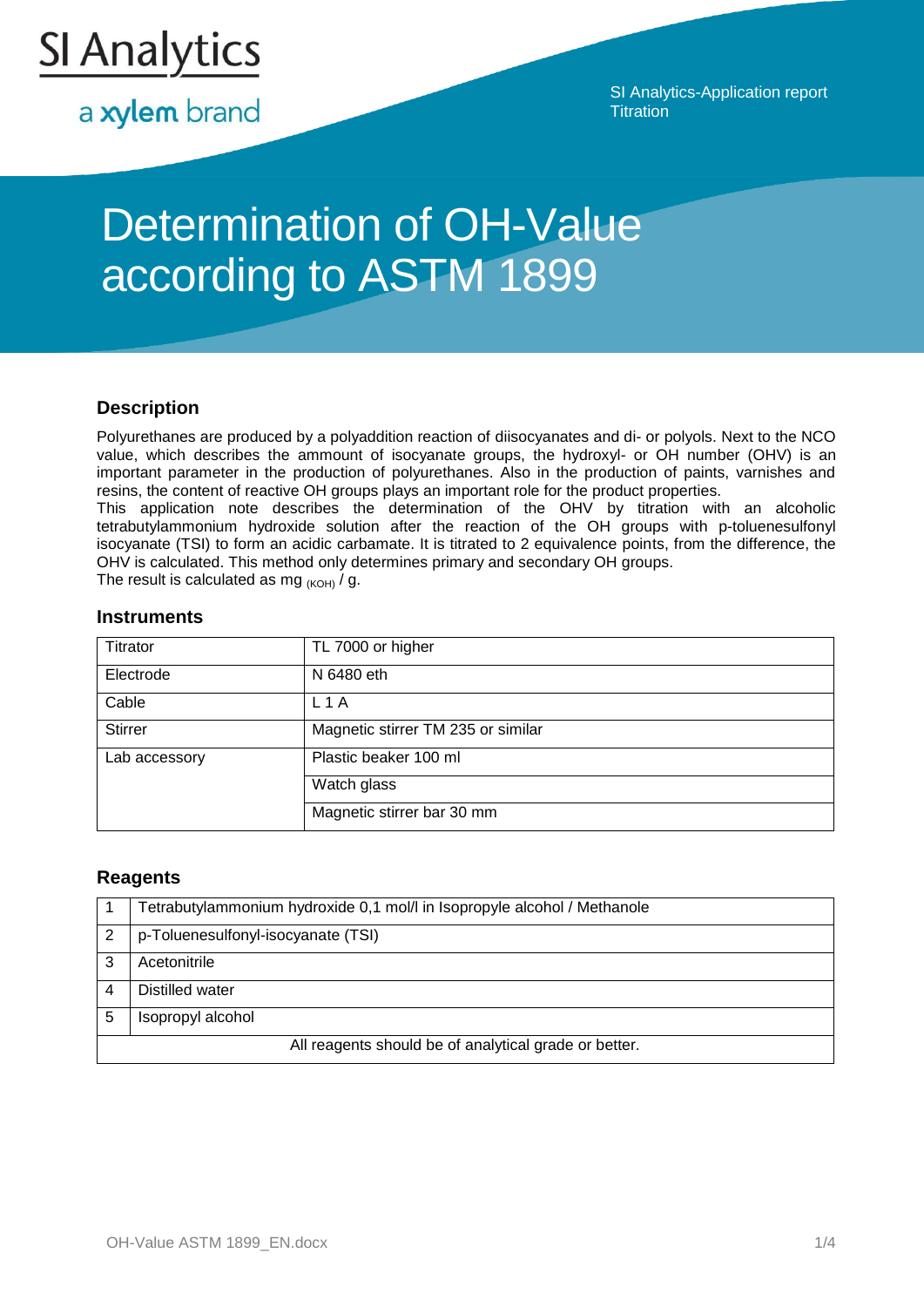## **Titration procedure**

#### **Reagents**

TSI reagent 40.0 ml of TSI are dissolved in 300 ml of acetonitrile and made up to 0.5 l. The reagent is sensitive to moisture and can only be used for about 4 weeks.

### **Cleaning of the electrode**

The electrode is cleaned with ethanol or acetone and then rinsed with water.

#### **Sample preparation**

The sample is weighed into a 100 ml beaker and dissolved in 10 ml acetonitrile. To improve the solubility of the sample, some of the chloroform or toluene can be added.

10 ml of the TSI reagent are added; the beaker is covered with a watch glass and gently stirred on a magnetic stirrer. After 5 minutes reaction time, 0.5 ml of water is added to remove the excess of TSI.

After a further minute, the solution is made up to 50-60 ml with acetonitrile and titrated with TBA-OH 0.1 mol/l to 2 equivalence points.

The required amount of sample can be estimated according to this rule of thumb:

$$
W(g) = \frac{40}{expected\ OH - Value}
$$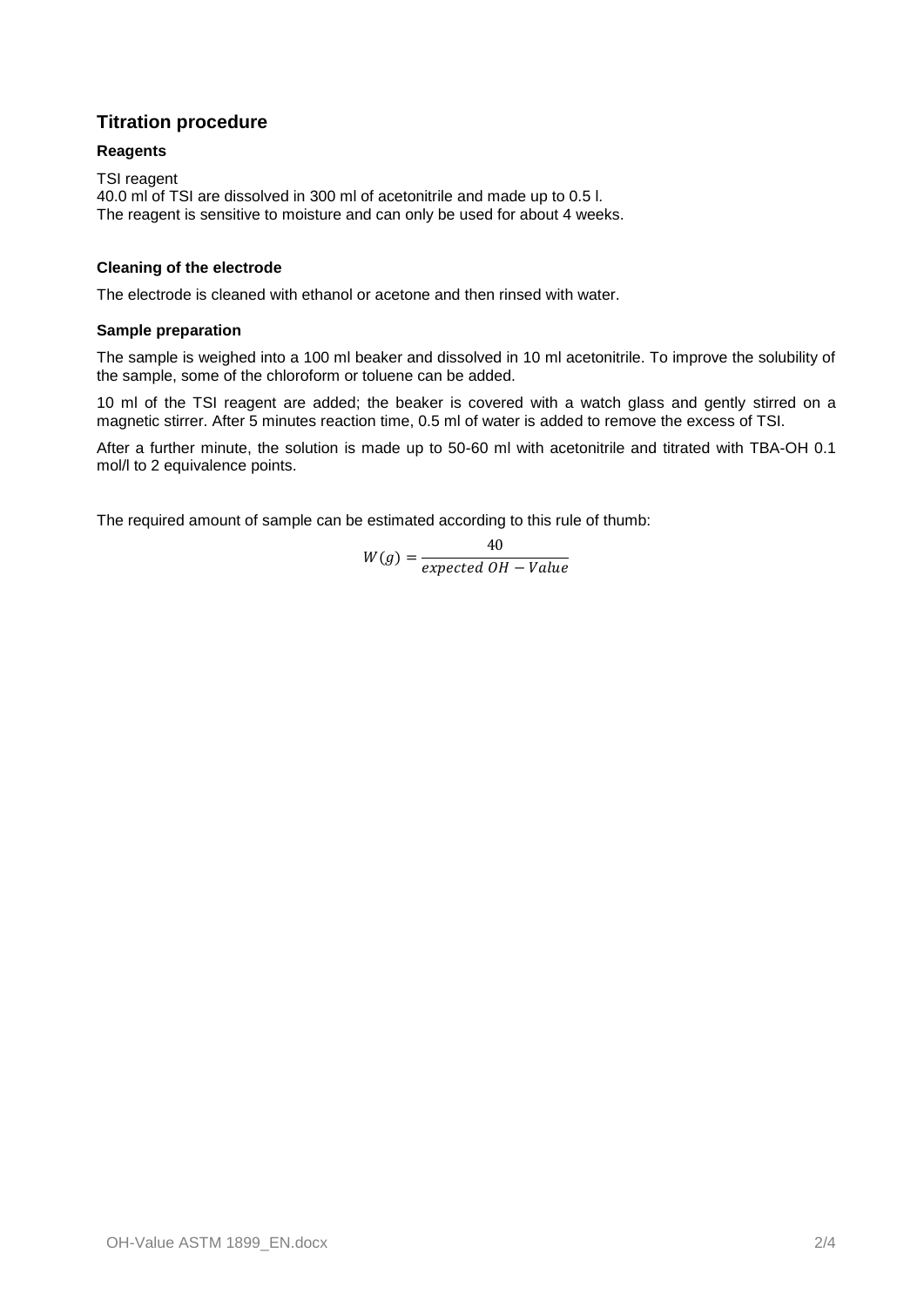## **Titration parameter**

**Sample titration**



| Default method          | --                  |                            |                 |
|-------------------------|---------------------|----------------------------|-----------------|
| Method type             | Automatic titration |                            |                 |
| Modus                   | linear              |                            |                 |
| Measured value          | mV                  |                            |                 |
| Measuring speed / drift | User defined        | Minimum holding time       | 7 <sub>s</sub>  |
|                         |                     | Maximum holding time       | 20 <sub>s</sub> |
|                         |                     | Measuring time             | 3s              |
|                         |                     | Drift                      | 20 mV/min       |
| Initial waiting time    | 0 <sub>s</sub>      |                            |                 |
| <b>Linear Steps</b>     | $0.05$ ml           |                            |                 |
| Damping                 | none                | <b>Titration direction</b> | decrease        |
| Pretitration            | off                 | Delay time                 | 0 <sub>s</sub>  |
| End value               | off                 |                            |                 |
| EQ                      | On $(2)$            | Slope value                | 60              |
| Max. titration volume   | $10 \mathrm{m}$     |                            |                 |
| Dosing speed            | 100%                | Filling speed              | 30 <sub>s</sub> |